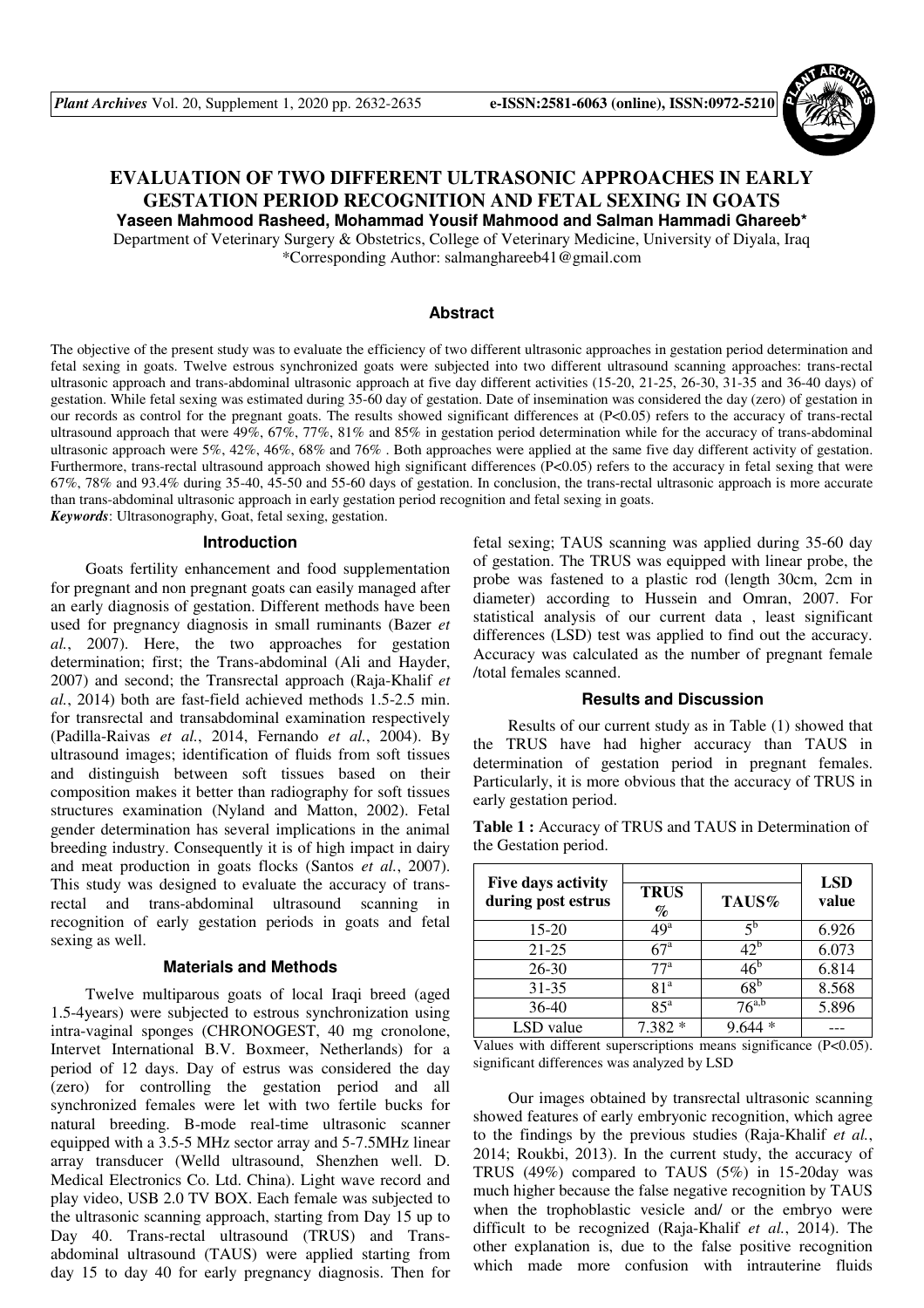originated from non-pregnancy related physiology (Mohammed *et al.*, 2004), or confused with embryonic vesicle, intestine loops, blood vessels or pathological conditions (Gonzalez-Bulnes *et al.*, 2010).

The results of our study were revealed that the TRUS approach is the best of choice for early detection of pregnancy since the graved uterine horn is very well situated in the pelvic region plus very clear visualization of the embryonic vesicle as fluids-filled dilatation starting from the day 15<sup>th</sup> of gestation (Gonzalez-Bulnes *et al.*, 1998). Moreover, the lowest accuracy of TAUS was observed during first, second and third five day activity of gestation compared to TRUS approach. This might be contributed to the structures (tissues) in the abdomen which make more difficult to interpret the ultrasonographic images (Manol *et al.*, 2018 ).

Moreover, the age of the animal was another factor that influenced the accuracy of ultrasound scanning (Fridlund *et*  *al.*, 2016). Thus, the accuracy was much lower when scanning was performed in a very early stage (15-19 days) of gestation for both approaches.

Our current results were in agreeing with the findings of Raja-Khalif *et al.* in 2014 when he reported that the accuracy of TRUS approach during the end of the first trimester of pregnancy was 96%. On the other hand, Aziz and Lazim (2012) reported that accuracy of TAUS was 80% during days 28-32 post inseminating in Awassi ewes. These results disagree with the findings of our current study. The disagreement can be explained by different reasons such as species of animal, improper animal restraining resulting in improper of structure scanning.

According to the result of Fridlund *et al.* (2016) accuracy of pregnancy scanning using tramsabdominal ultrasonography during 30-40day of gestation was (71%), these result coincided with our current results during the similar period of gestation (figure-2).



**Fig. 2:** Trans-abdominal ultrasonic images of early pregnancy. **A** =30 day and **B**= 40day; **F**=fetus ; **E**= Embryo; **P**=placentome ; fetal fluids delineated by yellow lines (Sector probe, 3.5MHz).

The result of the current study was covenant with previous reports of Schrick and Inskeep (1993) and Gonzalez-Bulnes *et al.* (1998) who visualize of embryo from day 16 in goats using high frequency implemented transrectal ultrasound approach. Amer (2008) and Anya *et al.* (2017) reported that accuracy of pregnancy diagnosis reached 100% during 40day via trans-rectal ultrasound examination. The most common cause for a discrepancy with our result might be attributed to high frequency probe (8MHz) used in previous study, the overnight fasting before scanning as well as the site of ultrasonic scanning had to be clipped prior scanning. All of the mentioned factors were of impact to facilitates the transmission of ultrasound waves and overall images improvement.

Garcia *et al.* (1993) founded that detected early pregnancy were accurately diagnosed by trans-rectal were (50%) during 15-24 day of gestation, but reached 85% on days 32-34 in ewes. In the same context, Gonzalez *et al.* (2004), observed the accuracy of pregnancy diagnosis using the TRUS technique during (20-22) and (24-26) days were 64% and 89.3%, respectively. These results were similar observes in the current study.

In the current study, Fetal sexing accuracy was showed a significant difference (P<0.05) within the gestation of 35 to 60 days. Fetal genital tubercle was observed from day 35 of pregnancy using trans-rectal and trans-abdominal ultrasound scanning and we founded that accuracy of fetal sex was 67%, 78% and 93.3% during days 35-40, 45-50 and 55-60, respectively. A similar accuracy was reported by Santos *et al.* (2007) and Barbosa dos Santos *et al.* (2007), they revealed that accuracies of fetal sexing were 92.8% and 92.6%, respectively. The current study was demonstrated that fetal sexing can be accomplished from day 55 onward with high accuracy using trans-abdominal ultrasound approach.

Furthermore, estimation accuracy of fetal sex under field conditions is high when ultrasonic imaging was performed with proper equipment by experienced operators (deFreiras *et al.*, 2010; Roukbi, 2013). According to earlier studies and our study, the assumption that the exact identifier of fetal sex before day 50 of gestation was lower, these results may be attributed to the delay of genital tubercle migration up to the fifth day of gestation due to each difference as well as breeds variation of animals (Coubrough and Castell, 1998; deFreiras *et al.*, 2010). Moreover, the increase misdiagnosis of genital tubercle might be due to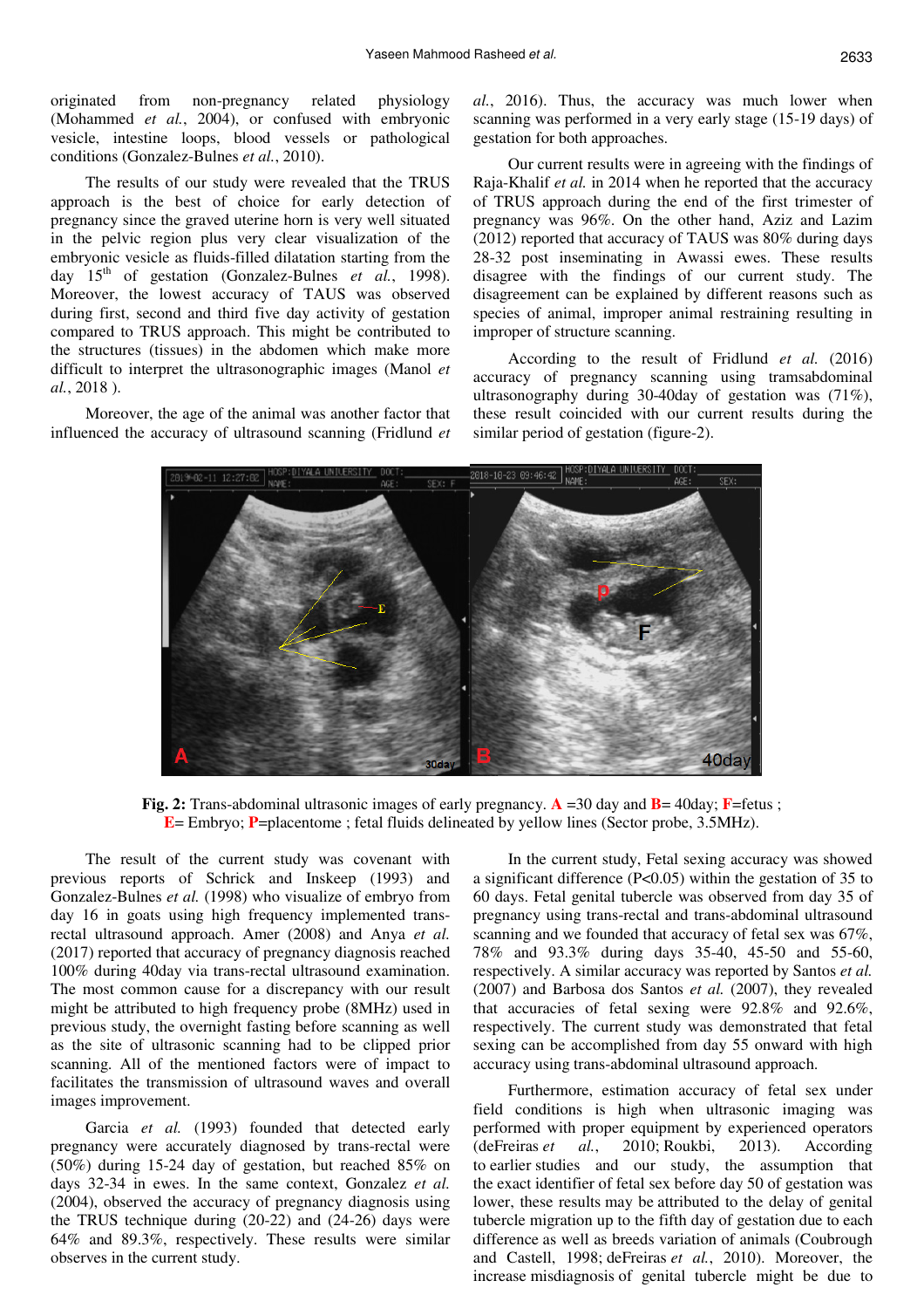type of pregnancy (single or multiple), considering this latter episode ,the accuracy error rate for fetal sex increases (Lilian *et al.*, 2009).

In conclusion, Transrectal US has been shown to be an exact approach for early pregnancy diagnosis in goats and we conclude that during the early stage (15-40) day of gestation TAUS approach is not practical due to difficulties in obtaining proper images. Fetal gender estimating is a procedure that may be incorporated into the routine of field goat's reproductive examinations with a high accuracy rate of the 55th day of gestation. Moreover, this study proves that detection of early pregnancy in goats via US depend on the approach, the frequency of transducers used, age of pregnancy as well as the ability of the operator.



**Fig. 3 :** Trans-abdominal ultrasonic images of female fetus (**A**=60 day) and male fetus (**B**= 50day). **g.t**=genital tubercle*;* **S**=scrotum; **hI**=Hindlimbs; **fl**=Forelimbs; **T**=tail; **p**=placentome; **u.c**=umblical cord (cross section). (Sector probe, 3.5MHz).

#### **References**

- Ali, A. and Hayder, M. (2007). Ultrasono-graphic assessment of embryonic, fetal and placental development in Ossimi sheep. Small Ruminant Research., 73: 277-282.
- Amer, H.A. (2008). Determination of first pregnancy and foetal measurements in Egyptian Baladi goats (*Capra hircus*).Veterinaria, 44(2): 429-437.
- Anya, K.O.; Ekere, S.O. and Ogwu, D.O. (2017). Early Pregnancy Diagnosis using Trans-Abdominal Ultrasonography in West African Dwarf Goats, Nigerian Veterinary Journal, 38(4): 311-318.
- Aziz, D.M. and Lazim, E.H. (2012). Transabdominal ultrasonography in standing position for pregnancy diagnosis in Awassi ewes. Small Ruminant Research, 107(2-3): 131–135.
- Barbosa dos Santos, M.H.; Rabelo, M.C.; Rocha de Aguiar Filho, C.R.; Dezzoti, C.H.; Reichenbach, H.D.; Neves, J.P.; Fernandes de Lima, P. and Lemos de Oliveira, M.A. (2007). Accuracy of early fetal sex determination by ultrasonic assessment in goats. Research in Veterinary Science., 83(2): 251-5.
- Bazer, F.; Cunningham, W. and Marsh, D. (2007). Pregnancy diagnosis. In: Youngquist, R.S.; W.R. Threlfall (Eds.), Current Therapy in Large Animal Theriogenology, 2nd ed. Elsevier Health Sciences, Pp. 661–666.
- Coubrough, C.A. and Castell, M.C. (1998). Fetal sex determination by ultrasonically locating the genital tubercle in ewes. Theriogenology; 50(2): 263–267.
- de Freitas Neto, L.M.; dos Santos, M.H.; de Aguiar Filho, C.R.; de Almeida Irmão, J.M.; Caldas, E.L.; Neves, J.P.; Lima, P.F. and de Oliveira, M.A. (2010a). Ultrasonographic Fetal Sex Identification in Pregnant Sheep Derived from Natural Mating and Embryo Transfer. Journal of Reproduction and Development, 56(3): 347-50.
- de Freitas Neto, L.M.; Santos, M.H.B.; Aguiar Filho, C.R.; Almeida-Irmão, J.M.; Santos Junior, E.R.; Caldas, E.L.C.; Lima, P.F. and Oliveira, M.A.L. (2010b). Reliability of ultrasound for early sexing of goat fetuses derived from natural mating and from fresh, frozen and vitrified embryo transfer. Reproduction, Fertility and Development 22(2): 489-493.
- Fernando, G.; Fernando, C.; Miguel, B.; Noem, R.; Desire, A.; Jose, S.; Jean, F.; Beckersb, O.; Anselmo, G. (2004). A comparison of diagnosis of pregnancy in the goat via transrectal ultrasound scanning, progesterone, and pregnancy-associated glycoprotein assays, Theriogenology, 62: 1108–1115.
- Fridlund, C.; Humblot, P.; Båge, R. and Söderquist, L. (2016). Factors affecting the accuracy of pregnancy scanning in ewes. Veterinary Record; veterinaryrecord.bmj.com.
- García, A.; Neary, M.K.; Kelly, G.R.; Pierson, R.A. (1993). Accuracy of ultrasonography in early pregnancy diagnosis in the ewe. Theriogenology , 39(4) :847-861.
- Gonzalez-Bulnes, A.; Pallares, P. and Vazquez, M.I. (2010). Ultrasonographic Imaging in Small Ruminant Reproduction. Reproduction in Domestic Animals., 45(2): 9-20.
- Gonzalez-Bulnes, A.; Santiago-Moreno, J.; Lopez-Sebastian, A. (1998). Estimation of fetal development in Manchega dairy ewes by transrectal ultrasonographic measurements. Small Ruminants Resrearch, 27: 243– 250.
- Gonzalez, F.; Cabera, F.; Batista, M.; Rodriguez, N.; Alamo, D.; Sulon, J.; Francos Beckers, J. and Gracia, A. (2004). A comparison of diagnosis of pregnancy in the goat via transrectal ultrasound scanning, progesterone, and pregnancy-associated glycoprotein assays. Theriogenology, 62(6): 1108-1115.
- Griffin, P.G. and Ginther, O.J. (1992). Research applications of ultrasonic imaging in reproductive biology, Journal of Animal Science, 70: 953–972.
- Haibel, G.K. (1990). Use of ultrasonography in reproductive management of sheep and goat herds.Veterinry Clinic in North America., 6: 597-613.
- Hussein, K.A. and Omran, S.N. (2007). Pregnancy diagnosis ultrasonography in local Awassi ewes treated with progesterone and eCG. The Iraqi J. of Agr. Sci., 38(4): 111-117.
- Lilian, M.K.D.; José Camisão, S.; Roberta, M.A. and Camila, M.R. (2009). Pregnancy Diagnosis, Fetal Quantification and Gender Estimation by Ultrasonography in Ewes, Ciênc. agrotec., Lavras, 33(3) : 911-916.
- Manol, K.; Ivan, K.; Stanimir, Y.; Stefka, A. and Nasko, V. (2018). Determination of the gestational age through ultrasound measurements of some uterine and fetal parameters in Bulgarian local goats, Reproduction in Domestic Animals, 1–10.